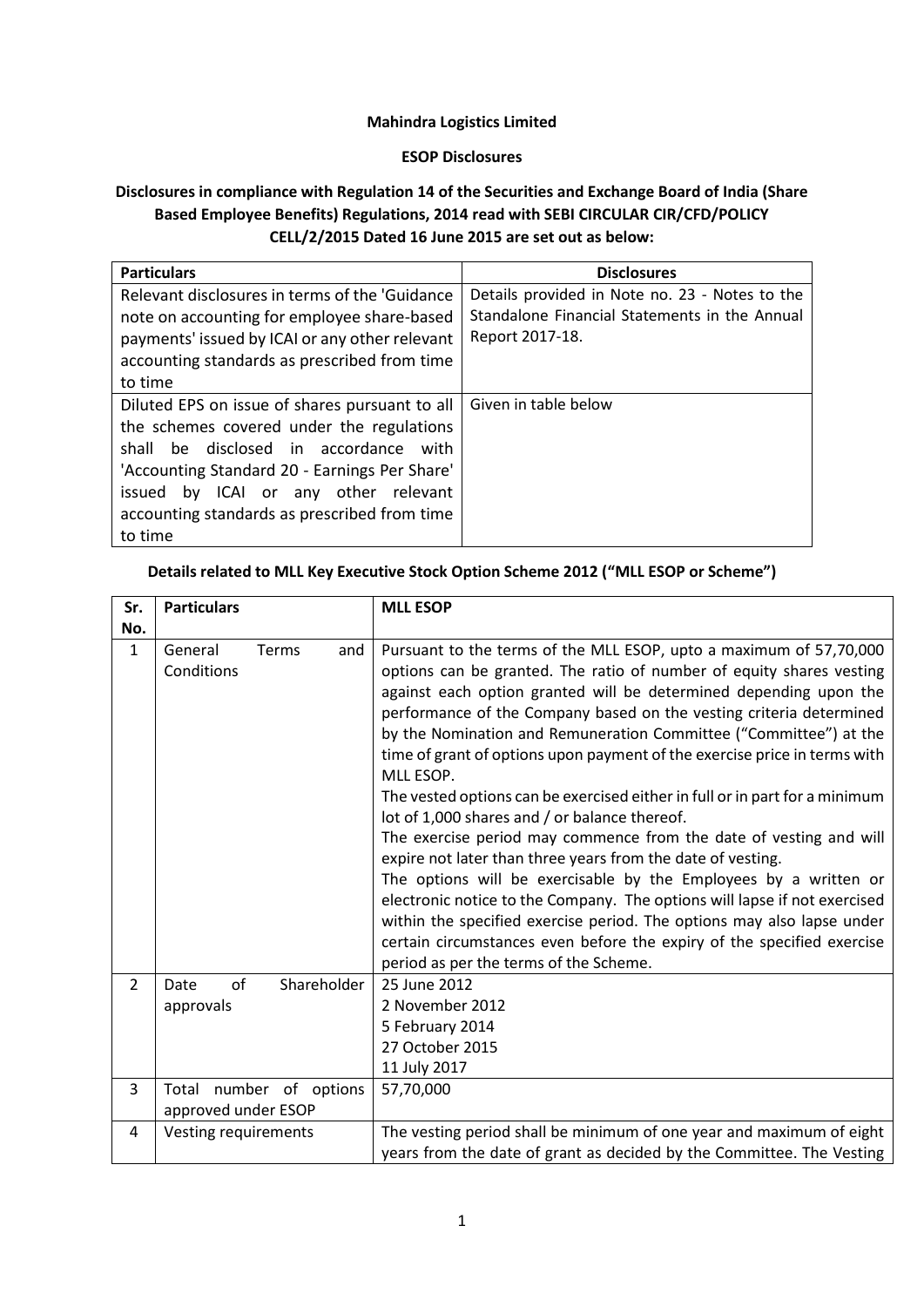|    |                                                                                                                                                                                                                                                                                                                                                                                                                                                           | shall happen in one or more tranches as may be decided by the<br>Committee. |                                       |                                                                                                                                                                                            |                          |  |  |  |  |  |
|----|-----------------------------------------------------------------------------------------------------------------------------------------------------------------------------------------------------------------------------------------------------------------------------------------------------------------------------------------------------------------------------------------------------------------------------------------------------------|-----------------------------------------------------------------------------|---------------------------------------|--------------------------------------------------------------------------------------------------------------------------------------------------------------------------------------------|--------------------------|--|--|--|--|--|
| 5  | Exercise<br>Price<br>Pricing<br>or<br>formula                                                                                                                                                                                                                                                                                                                                                                                                             |                                                                             |                                       | Fair market value as determined by Category 1 Merchant Banker<br>registered under the SEBI Merchant Bankers Regulations, 1992                                                              |                          |  |  |  |  |  |
| 6  | Maximum term of options<br>granted                                                                                                                                                                                                                                                                                                                                                                                                                        |                                                                             |                                       | Eight years from the date of grant as decided by the Committee.                                                                                                                            |                          |  |  |  |  |  |
| 7  | Source of shares (primary,<br>secondary or combination)                                                                                                                                                                                                                                                                                                                                                                                                   | Primary                                                                     |                                       |                                                                                                                                                                                            |                          |  |  |  |  |  |
|    |                                                                                                                                                                                                                                                                                                                                                                                                                                                           | 2014-15                                                                     | 2015-16                               | 2016-17                                                                                                                                                                                    | 2017-18                  |  |  |  |  |  |
| 8  | Variation in terms of options                                                                                                                                                                                                                                                                                                                                                                                                                             | Nil                                                                         | Change in<br>vesting period*          | Change in vesting<br>period*                                                                                                                                                               | Nil                      |  |  |  |  |  |
| 9  | Method used to account for<br>ESOP - Intrinsic or fair value                                                                                                                                                                                                                                                                                                                                                                                              | Intrinsic value                                                             | Intrinsic<br>Value**                  | Fair Value                                                                                                                                                                                 | <b>Fair Value</b>        |  |  |  |  |  |
| 10 | Where the Company opts for<br>expensing of options using<br>the intrinsic value of options,<br>the difference, between the<br>compensation<br>employee<br>cost so computed and the<br>employee<br>compensation<br>cost that shall have been<br>recognized if it had used the<br>fair value of the options shall<br>be disclosed. The impact of<br>this difference on profits and<br>Earnings per share (EPS) of<br>the Company shall also be<br>disclosed | Nil                                                                         | Nil                                   | The Company follows the Fair<br>Market Value (based on Black<br>Scholes valuation model) of the<br>stock options as on the date of grant<br>for calculating employee<br>compensation cost. |                          |  |  |  |  |  |
| 11 | Option movement during the financial years:                                                                                                                                                                                                                                                                                                                                                                                                               |                                                                             |                                       |                                                                                                                                                                                            |                          |  |  |  |  |  |
| a. | of<br>Number<br>options<br>outstanding at the beginning<br>of the year                                                                                                                                                                                                                                                                                                                                                                                    | 21,21,788                                                                   | 15,44,163                             | 19,29,889                                                                                                                                                                                  | 1,79,73,81               |  |  |  |  |  |
| b. | Number of options granted                                                                                                                                                                                                                                                                                                                                                                                                                                 | Nil                                                                         | 5,45,866                              | 73,608                                                                                                                                                                                     | 4,59,360                 |  |  |  |  |  |
|    | during the year                                                                                                                                                                                                                                                                                                                                                                                                                                           | forfeited /cancelled)                                                       |                                       | Total options granted as on 31 March 2018: 57,24,000 (Net of options                                                                                                                       |                          |  |  |  |  |  |
| c. | Number<br>of<br>Options<br>forfeited/ lapsed during the<br>year                                                                                                                                                                                                                                                                                                                                                                                           | 1,42,148                                                                    | 1,60,140                              | 2,06,116                                                                                                                                                                                   | 1,10,501                 |  |  |  |  |  |
| d. | Number of Options vested<br>during the year                                                                                                                                                                                                                                                                                                                                                                                                               | 4,42,459                                                                    | 3,78,257                              | 3,74,260                                                                                                                                                                                   | 9,34,363                 |  |  |  |  |  |
| e. | Number of Options exercised<br>during the year                                                                                                                                                                                                                                                                                                                                                                                                            | 4,35,477                                                                    | Nil                                   | Nil                                                                                                                                                                                        | 16,86,880                |  |  |  |  |  |
| f. | Number of Shares arising as<br>a result of exercise of options                                                                                                                                                                                                                                                                                                                                                                                            | 4,35,477                                                                    | Nil                                   | Nil                                                                                                                                                                                        | 16,86,880                |  |  |  |  |  |
| g. | Money realised by exercise<br>of options (INR), if scheme is                                                                                                                                                                                                                                                                                                                                                                                              | 1,17,30,619.76                                                              | Nil                                   | Nil                                                                                                                                                                                        | 6,29,82,234.98*<br>$***$ |  |  |  |  |  |
|    | implemented directly by the<br>Company                                                                                                                                                                                                                                                                                                                                                                                                                    |                                                                             | cumulative basis): Rs. 9,26,54,814.44 | Total money realised by exercise of options as on 31 March 2018 (on                                                                                                                        |                          |  |  |  |  |  |
| h. | Loan repaid by the trust<br>during the year from exercise<br>price received                                                                                                                                                                                                                                                                                                                                                                               |                                                                             |                                       | Not Applicable                                                                                                                                                                             |                          |  |  |  |  |  |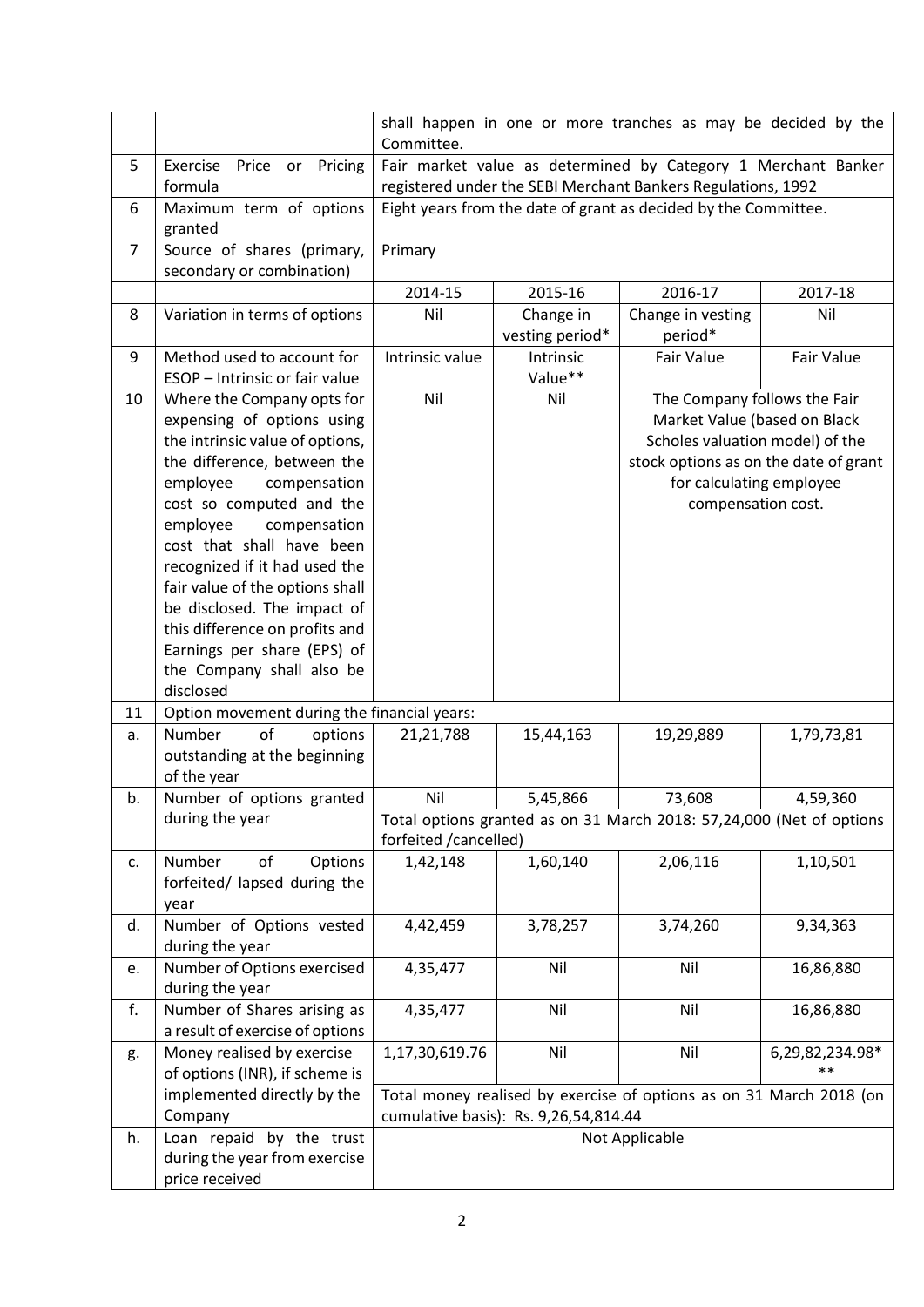| i. | Number<br>of<br>options<br>outstanding at the end of the<br>year                                                                                                                                                   | 15,44,163                       | 19,29,889 | 17,97,381                                                                          | 4,59,360   |  |  |  |  |  |  |
|----|--------------------------------------------------------------------------------------------------------------------------------------------------------------------------------------------------------------------|---------------------------------|-----------|------------------------------------------------------------------------------------|------------|--|--|--|--|--|--|
| j. | of<br>Number<br>options<br>exercisable at the end of the<br>year                                                                                                                                                   | 6982                            | 3,85,239  | 7,59,499                                                                           | <b>NIL</b> |  |  |  |  |  |  |
| 12 | Weighted average exercise<br>prices and the weighted<br>average fair values of options<br>whose exercise price either<br>equals or exceeds or is less<br>than the market price of the<br>stock                     | Not Applicable                  |           |                                                                                    |            |  |  |  |  |  |  |
| 13 | Employee wise details of options granted to                                                                                                                                                                        |                                 |           |                                                                                    |            |  |  |  |  |  |  |
| a. | Senior Managerial Personnel                                                                                                                                                                                        |                                 |           | For details, refer Note 1 below                                                    |            |  |  |  |  |  |  |
| b. | Any other employee who<br>receives a grant in any one<br>year of option amounting to<br>5% or more of options<br>granted during that year.                                                                         | For details, refer Note 2 below |           |                                                                                    |            |  |  |  |  |  |  |
| c. | Identified employees who                                                                                                                                                                                           | Nil                             |           |                                                                                    |            |  |  |  |  |  |  |
|    | were granted options, during<br>any one year, equal to or<br>exceeding 1% of the issued<br>capital<br>(excluding<br>outstanding warrants and<br>conversions) of the company<br>at the time of grant;               |                                 |           |                                                                                    |            |  |  |  |  |  |  |
| 14 | Diluted EPS pursuant to issue<br>of shares on exercise of<br>option<br>calculated<br>in<br>accordance with Accounting<br>Standard (AS) 20 / IND AS 33<br>'Earnings Per Share'                                      | 6.77                            | 5.45      | 6.51                                                                               | 8.78       |  |  |  |  |  |  |
| 15 | A description of the method<br>and significant assumptions<br>used during the following<br>years to estimate the fair<br>values of options, including<br>weighted<br>average<br>information:                       | Refer note 3                    |           |                                                                                    |            |  |  |  |  |  |  |
| a. | Weighted-average values of<br>share price, exercise price,<br>expected volatility, expected<br>option<br>life,<br>expected<br>risk-free<br>dividends,<br>the<br>interest rate and any other<br>inputs to the model | Refer Note 3                    |           |                                                                                    |            |  |  |  |  |  |  |
| b. | The method used and the<br>assumptions<br>made<br>to                                                                                                                                                               |                                 |           | Black-Scholes Options Pricing Model. The assumptions are stated in<br>note 3 below |            |  |  |  |  |  |  |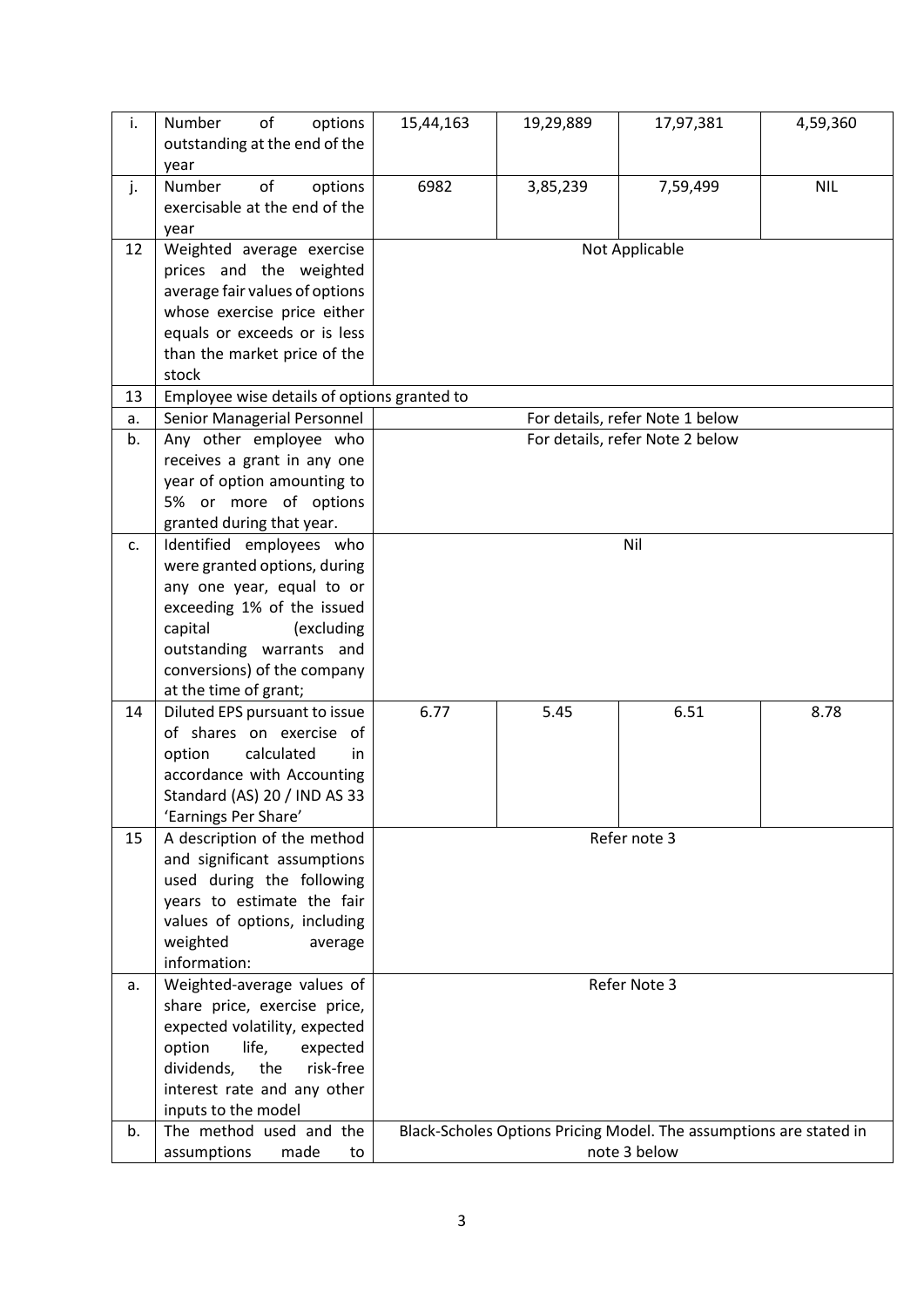|                | incorporate the effects of<br>expected early exercise                                                                                                         |                                                                                                                                                                                                                                                                           |
|----------------|---------------------------------------------------------------------------------------------------------------------------------------------------------------|---------------------------------------------------------------------------------------------------------------------------------------------------------------------------------------------------------------------------------------------------------------------------|
| $\mathsf{C}$ . | How expected volatility was<br>determined, including<br>an<br>explanation of the extent to<br>which expected volatility was<br>based on historical volatility | The expected volatility has been calculated entirely based on annual<br>volatility of the stock prices of peer companies, prior to the date of<br>grant, as the historical data of the Company is not available as the<br>Company recently got listed on 10 November 2017 |
| d.             | Whether and how any other<br>features of the option grant<br>were incorporated into the<br>measurement of fair value,<br>such as a market condition           | Yes. The features are mentioned in note 3 below                                                                                                                                                                                                                           |

*\*The terms of the vesting period were amended to enable accelerated vesting of stock options in July 2017, which were earlier eligible for vesting in June 2018*

*\*\*Figures for the year ended 31 March 2016 have been restated as per IND AS to make them comparable with the figures for the year ended 31 March 2017 and fair value method was used in the financial year 2016-17 to value the ESOP.*

*\*\*\*Money realised towards exercise of 16,86,880 options was Rs. 42,098,602.68. Further 16,22,047 equity shares were converted from partly paid-up to fully paid – up.*

Note 1:

| Sr.            | Name              | Designation           | Number     | Number     | Number     | Number     |           |  |
|----------------|-------------------|-----------------------|------------|------------|------------|------------|-----------|--|
| No.            |                   |                       | of options | of options | of options | of options | Price per |  |
|                |                   |                       | granted in | granted in | granted in | granted in | share     |  |
|                |                   |                       | 2014-15    | 2015-16    | 2016-17    | 2017-18    |           |  |
| $\mathbf{1}$   | Pirojshaw Sarkari | Chief<br>Executive    | <b>NIL</b> | <b>NIL</b> | <b>NIL</b> | 26,851     | 87.28     |  |
|                |                   | Officer               |            |            |            |            |           |  |
| $\overline{2}$ | Nikhil Nayak      | Chief<br>Financial    | <b>NIL</b> | <b>NIL</b> | <b>NIL</b> | 18,533     | 87.28     |  |
|                |                   | Officer               |            |            |            |            |           |  |
| 3              | Sushil Rathi      | Chief Operating       | <b>NIL</b> | <b>NIL</b> | <b>NIL</b> | 11,370     | 87.28     |  |
|                |                   | Officer               |            |            |            |            |           |  |
| 4              | Ravi Begur        | General               | <b>NIL</b> | <b>NIL</b> | <b>NIL</b> | 18,606     | 87.28     |  |
|                |                   | Manager               |            |            |            |            |           |  |
| 5              | Rama Malik        | <b>Vice President</b> | <b>NIL</b> | <b>NIL</b> | 31,436     | 27,142     | 2017-18:  |  |
|                |                   |                       |            |            |            |            | 87.28     |  |
|                |                   |                       |            |            |            |            |           |  |
|                |                   |                       |            |            |            |            | 2016-17:  |  |
|                |                   |                       |            |            |            |            | 52.76     |  |
| 6              | R. Chandramouli   | General               | <b>NIL</b> | 23,799     | <b>NIL</b> | <b>NIL</b> | 44.30     |  |
|                |                   | Manager               |            |            |            |            |           |  |
| $\overline{7}$ | Shantanu Roy      | General               | <b>NIL</b> | <b>NIL</b> | 20,892     | 28,102     | 2017-18:  |  |
|                |                   | Manager               |            |            |            |            | 87.28     |  |
|                |                   |                       |            |            |            |            | 2016-17:  |  |
|                |                   |                       |            |            |            |            | 52.76     |  |
| 8              | Kamal Kapoor      | Vice President        | <b>NIL</b> | <b>NIL</b> | 21,280     | 28,066     | 2017-18:  |  |
|                |                   |                       |            |            |            |            | 87.28     |  |
|                |                   |                       |            |            |            |            |           |  |
|                |                   |                       |            |            |            |            | 2016-17:  |  |
|                |                   |                       |            |            |            |            | 52.76     |  |
| 9              | Mehernosh         | Vice President        | <b>NIL</b> | <b>NIL</b> | <b>NIL</b> | 53,825     | 87.28     |  |
|                | Mehta             |                       |            |            |            |            |           |  |
| 10             | Neeraj Balani     | <b>Vice President</b> | <b>NIL</b> | 58,979     | <b>NIL</b> | 23,925     | 2017-18:  |  |
|                |                   |                       |            |            |            |            | 87.28     |  |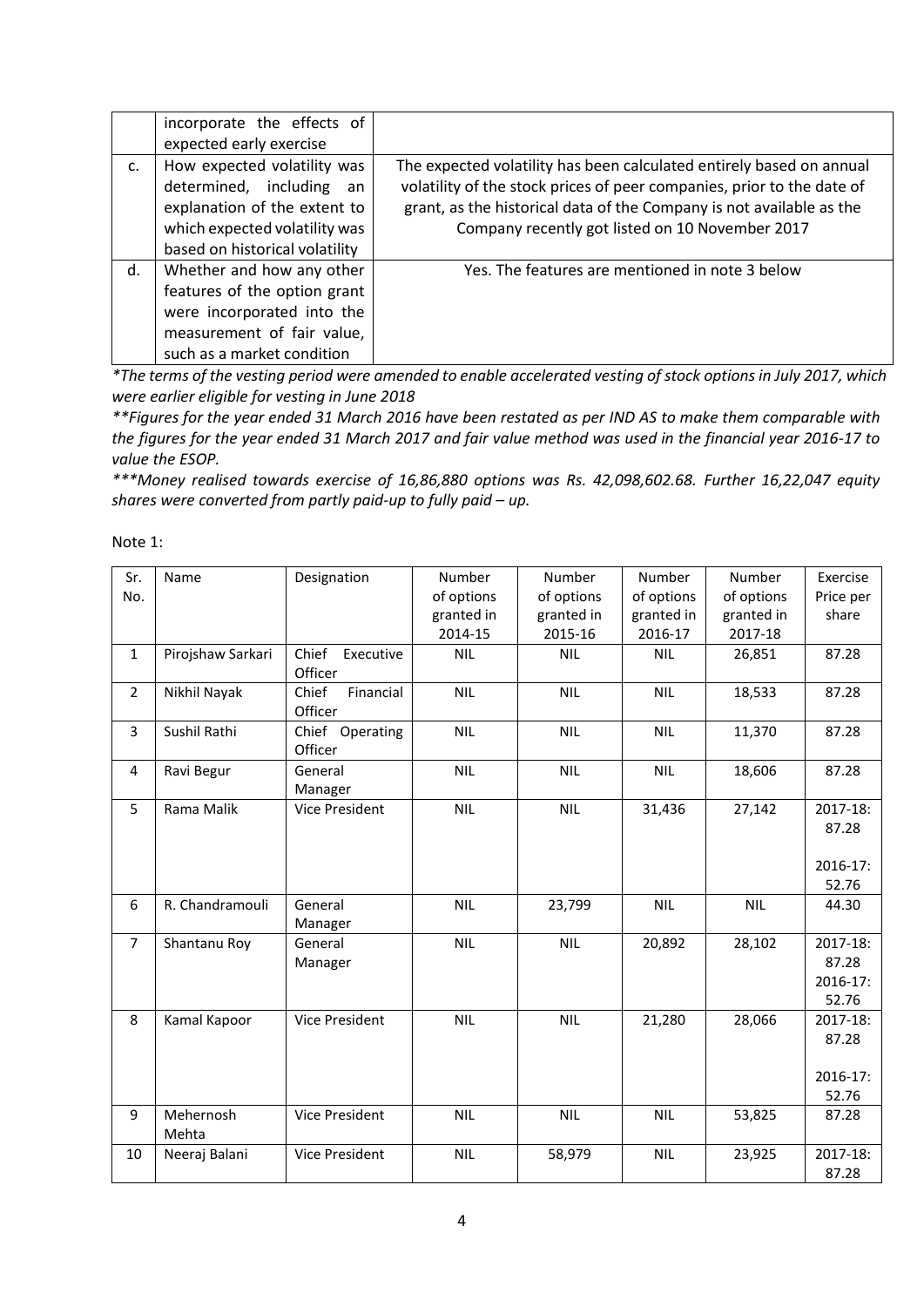|  |  |  | 2015-16: |
|--|--|--|----------|
|  |  |  | 44.30    |

Note 2:

| Sr.            | Name                | Designation            | Number     | <b>Number</b> | Number     | Number     | Exercise  |
|----------------|---------------------|------------------------|------------|---------------|------------|------------|-----------|
| No.            |                     |                        | of options | of options    | of options | of options | Price per |
|                |                     |                        | granted in | granted in    | granted in | granted in | share     |
|                |                     |                        | 2014-15    | 2015-16       | 2016-17    | 2017-18    |           |
| $\mathbf{1}$   | Gulam Taha Khalid   | Deputy<br>General      | <b>NIL</b> | 29,786        | NIL        | <b>NIL</b> | 44.30     |
|                |                     | Manager                |            |               |            |            |           |
| $\overline{2}$ | Jayant Chitnis      | <b>General Manager</b> | <b>NIL</b> | 32,919        | <b>NIL</b> | <b>NIL</b> | 44.30     |
|                |                     |                        |            |               |            |            |           |
| 3              | Amit Kamat          | <b>General Manager</b> | <b>NIL</b> | 59,962        | NIL        | 23,824     | 2017-18:  |
|                |                     |                        |            |               |            |            | 87.28     |
|                |                     |                        |            |               |            |            |           |
|                |                     |                        |            |               |            |            | 2015-16:  |
|                |                     |                        |            |               |            |            | 44.30     |
| $\overline{4}$ | Nasarwanji          | <b>General Manager</b> | <b>NIL</b> | <b>NIL</b>    | NIL        | 26,792     | 87.28     |
|                | Huafreed            |                        |            |               |            |            |           |
| 5              | Tukaram<br>Shrikant | <b>General Manager</b> | <b>NIL</b> | <b>NIL</b>    | <b>NIL</b> | 28170      | 87.28     |
|                | Nikam               |                        |            |               |            |            |           |
| 6              | Ankur Singhai       | <b>General Manager</b> | <b>NIL</b> | 27,191*       | <b>NIL</b> | 27,468     | 2017-18:  |
|                |                     |                        |            |               |            |            | 87.28     |
|                |                     |                        |            |               |            |            |           |
|                |                     |                        |            |               |            |            | 2015-16:  |
|                |                     |                        |            |               |            |            | 44.30     |

*\*ESOP's granted was less than 5% of total grant in the year.*